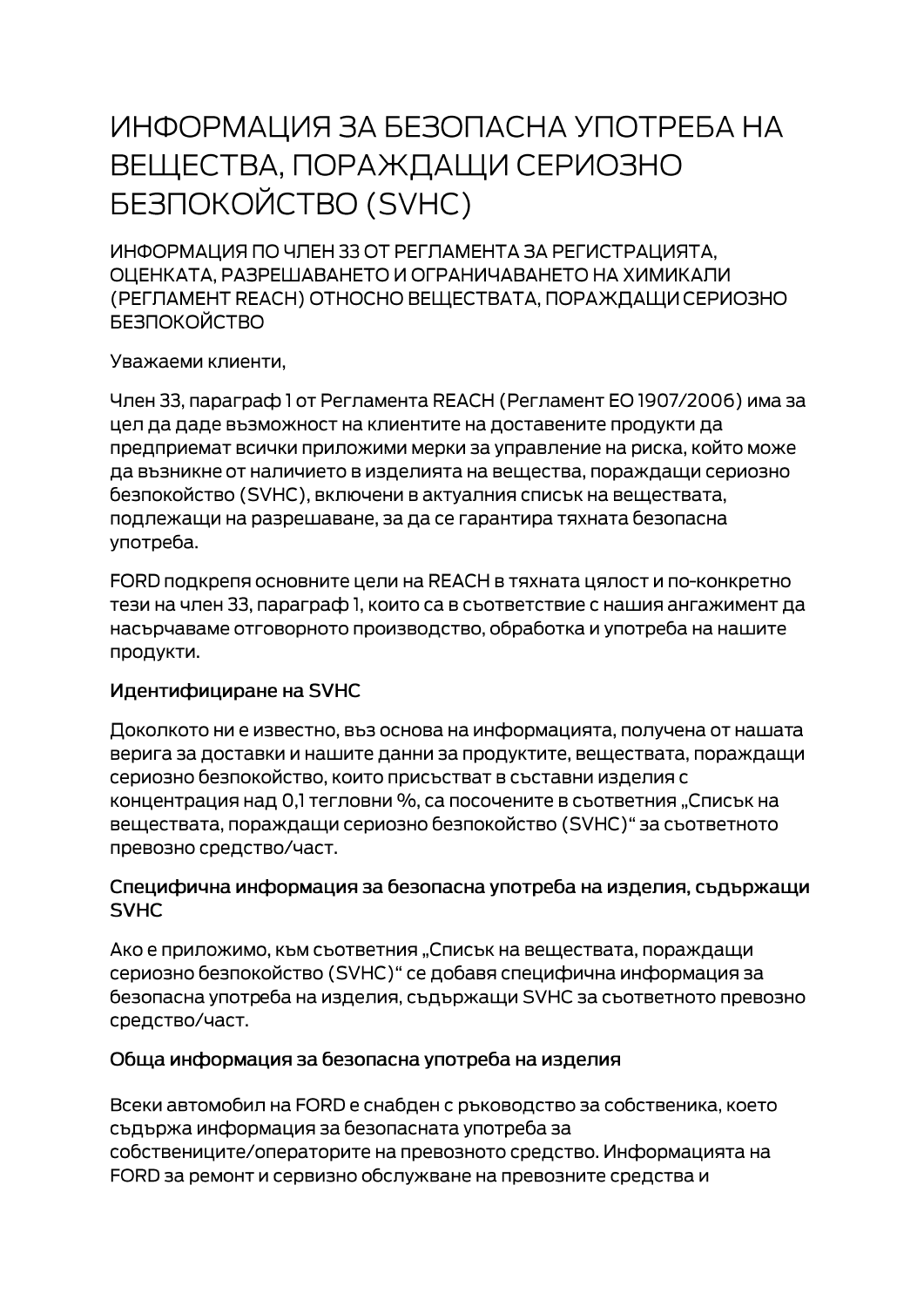оригиналните части обхваща и информация за безопасната употреба от страна на техническия персонал.

Когато се съдържат в части от превозното средство, посочените вещества в съответния "Списък на веществата, пораждащи сериозно безпокойство (SVHC)" за конкретния автомобил/част са включени така, че да се сведе до миниум евентуалното излагане на клиентите на съответното вещество, като опасността за хората или околната среда може да бъде изключена, докато автомобилът и неговите части се използват по предназначение и докато всички ремонти, сервизно обслужване и поддръжка се извършват в съответствие с техническите инструкции за тези дейности и стандартните добри практики в бранша.

Излезлите от употреба превозни средства могат да бъдат изхвърляни законно в Европейския съюз само чрез предаването им в оторизирани сьоръжения за третиране (АТЕ). Автомобилните части трябва да се изхвърлят в съответствие с приложимото местно законодателство и насоки на местните органи.

# Модел: Ford Transit

Списък на веществата, пораждащи сериозно безпокойство (SVHC) въз основа на Списъка на ЕСНА на веществата, подлежащи на разрешаване, към 1 януари 2022 г.

Специфична информация за безопасна употреба на изделия, съдържащи SVHC

Не се изисква специфична информация за безопасна употреба – спазвайте Общата информация за безопасна употреба на изделията.

| <b>Commodity</b>                                          | <b>REACH SVHCs</b>                                                       |
|-----------------------------------------------------------|--------------------------------------------------------------------------|
| <b>A/C Compressor</b>                                     | 6,6'-Di-tert-butyl-2,2'-methylenedi-p-cresol[119-47-1]                   |
|                                                           | Diboron-trioxide[1303-86-2]                                              |
|                                                           | Lead[7439-92-1]                                                          |
| A/C Lines, Receiver Drier and<br><b>Accumulator</b>       | C,C'-azodi(formamide)[123-77-3]                                          |
|                                                           | Dodecamethylcyclohexasiloxane[540-97-6]                                  |
|                                                           | Lead[7439-92-1]                                                          |
| <b>ABS/ESC Module</b>                                     | 2-Methyl-1-(4-methylthiophenyl)-2-morpholinopropan-1-<br>one[71868-10-5] |
| <b>Accessories</b>                                        | 1,2-Dimethoxyethane[110-71-4]                                            |
|                                                           | C,C'-azodi(formamide)[123-77-3]                                          |
|                                                           | Lead[7439-92-1]                                                          |
| <b>Adaptive Cruise Control</b>                            | Lead[7439-92-1]                                                          |
| <b>AIS - Air Cleaner and Low</b><br><b>Pressure Ducts</b> | Lead[7439-92-1]                                                          |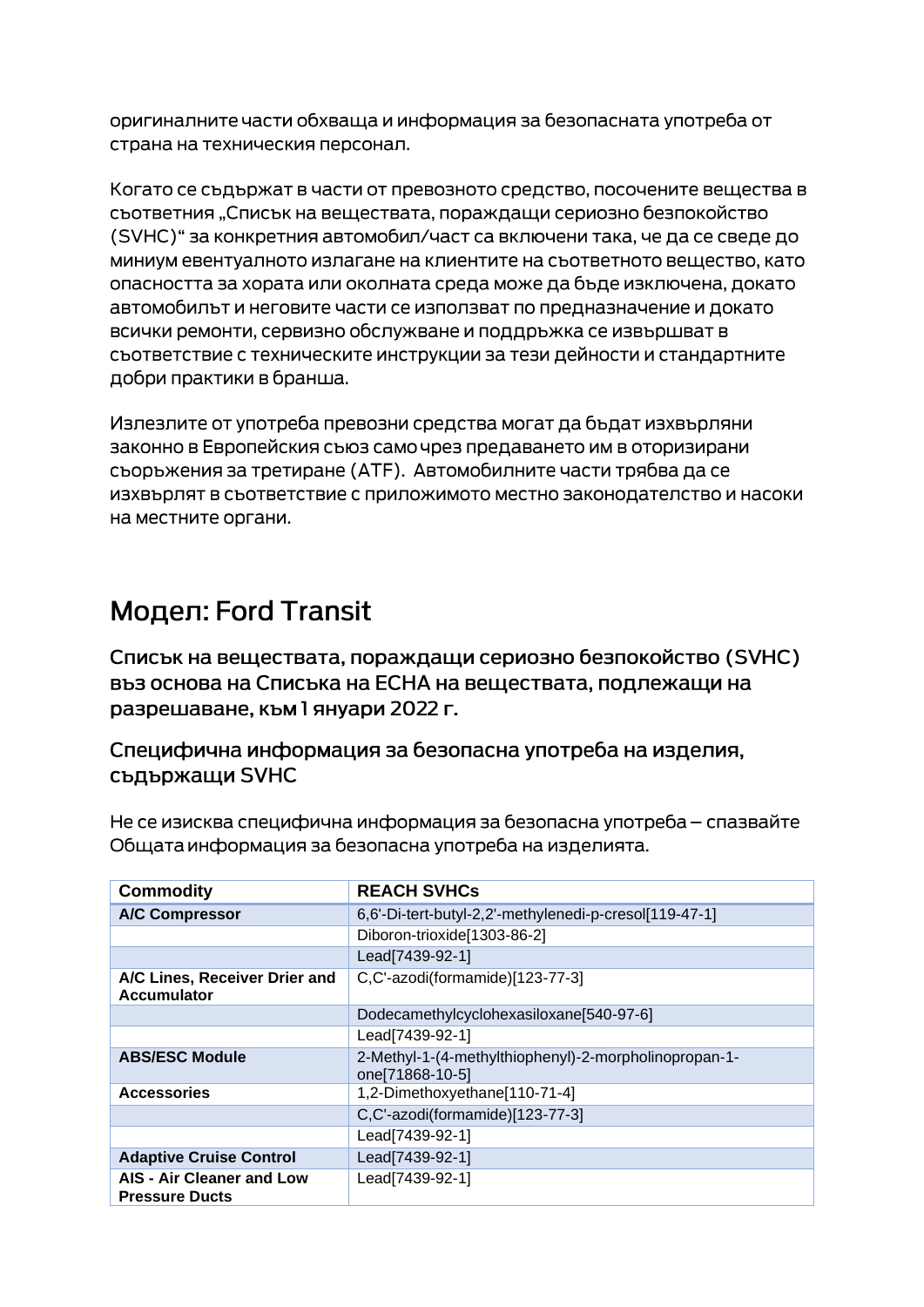| <b>AIS - High Pressure Ducts</b>                                       | Imidazolidine-2-thione[96-45-7]                                                    |
|------------------------------------------------------------------------|------------------------------------------------------------------------------------|
| <b>Alternator</b>                                                      | Lead[7439-92-1]                                                                    |
| Antenna                                                                | Alkanes, C14-17, chloro[85535-85-9]                                                |
|                                                                        | Lead[7439-92-1]                                                                    |
| Appliques (Pillar, Decklid,<br>Roof)                                   | Lead[7439-92-1]                                                                    |
| <b>Audio and Navigation Head</b><br><b>Units</b>                       | Lead[7439-92-1]                                                                    |
| <b>Axle</b>                                                            | Lead[7439-92-1]                                                                    |
| <b>Battery</b>                                                         | Lead[7439-92-1]                                                                    |
| <b>Body Side InteriorTrim (Hard</b><br>Trim)                           | C,C'-azodi(formamide)[123-77-3]                                                    |
| <b>Body Structure - Body Side</b><br><b>Assembly</b>                   | Dicyclohexyl-phthalate[84-61-7]                                                    |
| <b>Body Structure - Die-Cut</b><br><b>Sealers</b>                      | Dicyclohexyl-phthalate[84-61-7]                                                    |
| Body Structure - Floor Pan -<br><b>Front Floor and Side Sill</b>       | Boric acid[10043-35-3]                                                             |
|                                                                        | Lead[7439-92-1]                                                                    |
| <b>Body Structure - Floor Pan -</b><br><b>Rear Floor</b>               | Lead[7439-92-1]                                                                    |
| <b>Body Structure - Front End</b><br><b>Structure</b>                  | Cobalt sulphate[10124-43-3]                                                        |
|                                                                        | Dicyclohexyl-phthalate[84-61-7]                                                    |
|                                                                        | Lead[7439-92-1]                                                                    |
| <b>Body Structure - Hood</b><br><b>Assembly (incl Hinge/Supt)</b>      | 2-(2H-Benzotriazol-2-yl)-4,6-ditertpentylphenol[25973-55-1]                        |
| <b>Body Structure - Pick-up Box</b><br>(incl Tailgate/Hinge)           | Lead[7439-92-1]                                                                    |
| Bodyside, Wheel Arch,<br><b>Rocker Moldings</b>                        | Lead[7439-92-1]                                                                    |
| <b>Brake - Parking</b>                                                 | Lead[7439-92-1]                                                                    |
| <b>Brake Actuation</b>                                                 | Imidazolidine-2-thione[96-45-7]                                                    |
|                                                                        | Lead[7439-92-1]                                                                    |
| <b>Brake Tubes and Hoses</b>                                           | Imidazolidine-2-thione[96-45-7]                                                    |
|                                                                        | Lead[7439-92-1]                                                                    |
| <b>Brakes - Caliper &amp; Anchor</b><br><b>Brkt Assy (Front, Rear)</b> | 2-Methylimidazole[693-98-1]                                                        |
|                                                                        | 6,6'-Di-tert-butyl-2,2'-methylenedi-p-cresol[119-47-1]                             |
|                                                                        | Imidazolidine-2-thione[96-45-7]<br>Lead[7439-92-1]                                 |
| <b>Bulk Materials (PMT100)</b>                                         | 1-Methyl-2-pyrrolidone[872-50-4]                                                   |
| <b>Bulk Materials (PMT200)</b>                                         | Tris(nonylphenyl)phosphite[26523-78-4]                                             |
| <b>CHMSL</b>                                                           | Lead[7439-92-1]                                                                    |
| <b>Clutch / DMF (Dual Mass</b><br><b>Flywheel)</b>                     | Lead[7439-92-1]                                                                    |
| <b>Combined Sensing Module</b>                                         | Lead[7439-92-1]                                                                    |
| <b>Cooling Fans</b>                                                    | Lead[7439-92-1]                                                                    |
| <b>Cooling Hoses &amp; Bottles</b>                                     | C,C'-azodi(formamide)[123-77-3]                                                    |
|                                                                        | Lead[7439-92-1]                                                                    |
| <b>Door Handles</b>                                                    | Lead[7439-92-1]                                                                    |
| <b>EDS Wiring Assembly &amp;</b>                                       | 1,6,7,8,9,14,15,16,17,17,18,18-                                                    |
| <b>Components</b>                                                      | Dodecachloropentacyclo[12.2.1.16,9.02,13.05,10]octadeca-7,15-<br>diene[13560-89-9] |
|                                                                        | 4,4'-Isopropylidenediphenol[80-05-7]                                               |
|                                                                        | Lead[7439-92-1]                                                                    |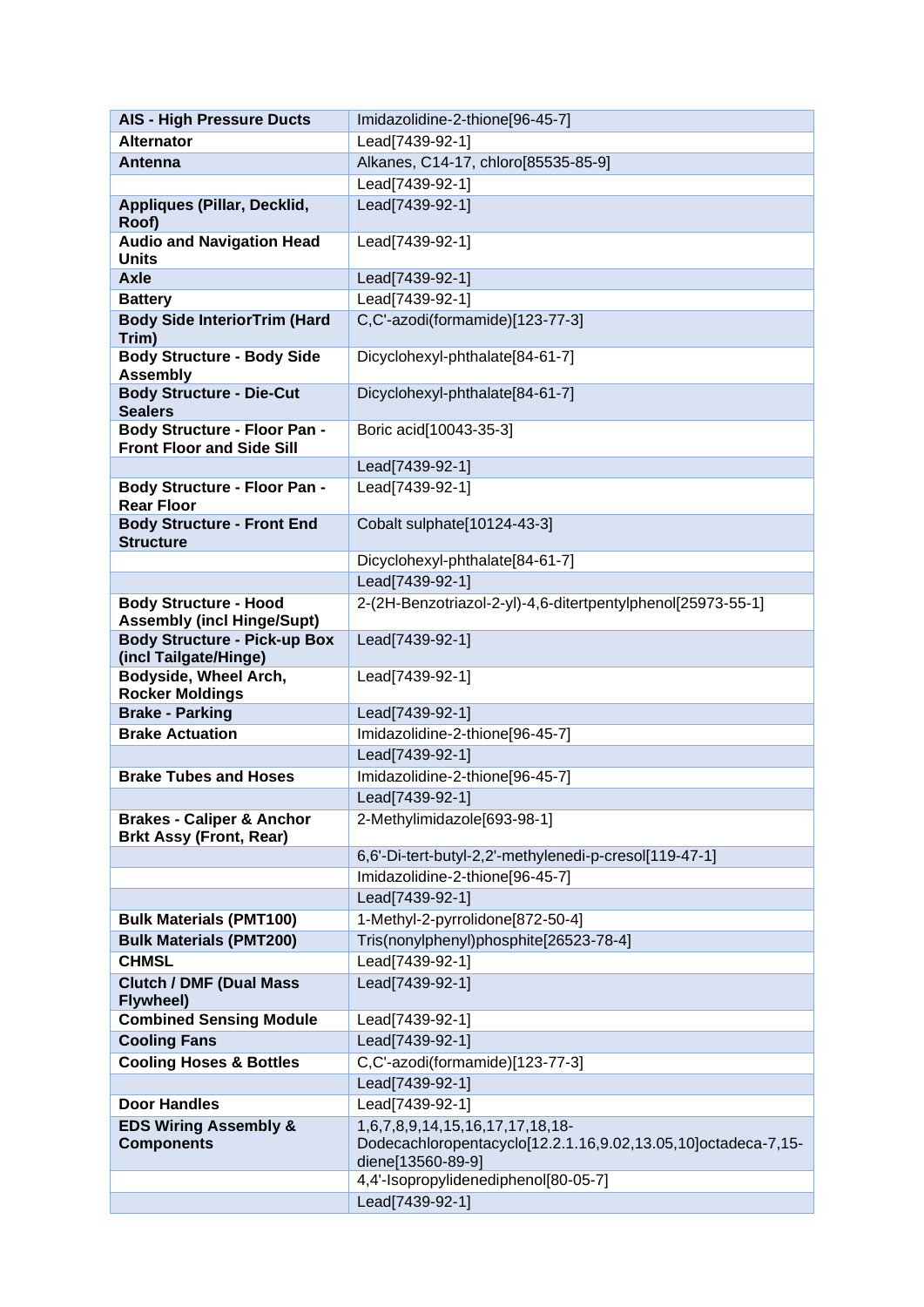| <b>Electrified Drivetrain</b>                          | Lead[7439-92-1]                                                  |
|--------------------------------------------------------|------------------------------------------------------------------|
| <b>Electro/Mechanical Devices</b>                      | Diboron-trioxide[1303-86-2]                                      |
|                                                        | Lead[7439-92-1]                                                  |
| <b>Electro/Mechanical Devices -</b><br><b>Security</b> | Lead[7439-92-1]                                                  |
| <b>Electronic Control Panel and</b><br><b>CCH</b>      | Lead[7439-92-1]                                                  |
|                                                        | N,N-Dimethylacetamide[127-19-5]                                  |
| <b>Electronic Modules - Displays</b>                   | 2-(2H-Benzotriazol-2-yl)-4,6-ditertpentylphenol[25973-55-1]      |
|                                                        | Lead[7439-92-1]                                                  |
| <b>Electronic Modules -</b><br>Headlamp                | Lead[7439-92-1]                                                  |
| <b>Electronic Modules -</b><br><b>Navigation</b>       | Lead[7439-92-1]                                                  |
| <b>Electronic Modules - SYNC</b>                       | 2-Methylimidazole[693-98-1]                                      |
|                                                        | Lead[7439-92-1]                                                  |
| <b>Emergency Packet</b>                                | Lead[7439-92-1]                                                  |
| <b>Engine Compartment Trim</b>                         | Phenol, dimethyl-, phosphate (3:1)[25155-23-1]                   |
| <b>Engine Water Pumps</b>                              | Lead[7439-92-1]                                                  |
| <b>Evaporator and Blower</b>                           | Decamethylcyclopentasiloxane[541-02-6]                           |
| <b>Assemby (HVAC Module)</b>                           |                                                                  |
|                                                        | Lead[7439-92-1]                                                  |
| <b>Exhaust Hot End (Catalytic</b><br><b>Convertor)</b> | Diboron-trioxide[1303-86-2]                                      |
| <b>Fan/Radiator Module</b>                             | Lead[7439-92-1]                                                  |
| <b>FEAD</b>                                            | Lead[7439-92-1]                                                  |
| <b>Fuel Lines</b>                                      | Lead[7439-92-1]                                                  |
| <b>Fuel Tanks</b>                                      | C,C'-azodi(formamide)[123-77-3]                                  |
|                                                        | Lead[7439-92-1]                                                  |
| <b>Headlamp / Side Marker</b>                          | 4,4'-Isopropylidenediphenol[80-05-7]                             |
|                                                        | 6,6'-Di-tert-butyl-2,2'-methylenedi-p-cresol[119-47-1]           |
|                                                        | Lead[7439-92-1]                                                  |
|                                                        | Phenol, dimethyl-, phosphate (3:1)[25155-23-1]                   |
| <b>Hydraulic Distribution</b>                          | Lead[7439-92-1]                                                  |
| <b>I/S Mirror</b>                                      | Lead[7439-92-1]                                                  |
| <b>Instrument Cluster</b>                              | 2-Methyl-1-(4-methylthiophenyl)-2-morpholinopropan-1-            |
|                                                        | one[71868-10-5]                                                  |
|                                                        | Boric acid[10043-35-3]<br>Lead[7439-92-1]                        |
| <b>Interior Lighting</b>                               |                                                                  |
|                                                        | 4,4'-Isopropylidenediphenol[80-05-7]<br>Lead[7439-92-1]          |
| <b>IP Finish Panels/Registers</b>                      | 2,4-Di-tert-butyl-6-(5-chlorobenzotriazol-2-yl)phenol[3864-99-1] |
|                                                        | Lead[7439-92-1]                                                  |
| Knuckle (Front, Rear)                                  | Boric acid[10043-35-3]                                           |
|                                                        | Imidazolidine-2-thione[96-45-7]                                  |
| Latches - Hood, Decklid and                            | Lead[7439-92-1]                                                  |
| <b>Liftgate Latches</b>                                |                                                                  |
| <b>Latches - Side Door/Latch</b><br><b>Mini Module</b> | Boric acid[10043-35-3]                                           |
|                                                        | Lead[7439-92-1]                                                  |
|                                                        | Nonoxinol[9016-45-9]                                             |
| Locks                                                  | 1,2-Dimethoxyethane[110-71-4]                                    |
|                                                        | C,C'-azodi(formamide)[123-77-3]                                  |
|                                                        | Hexahydromethylphthalic-anhydride[25550-51-0]                    |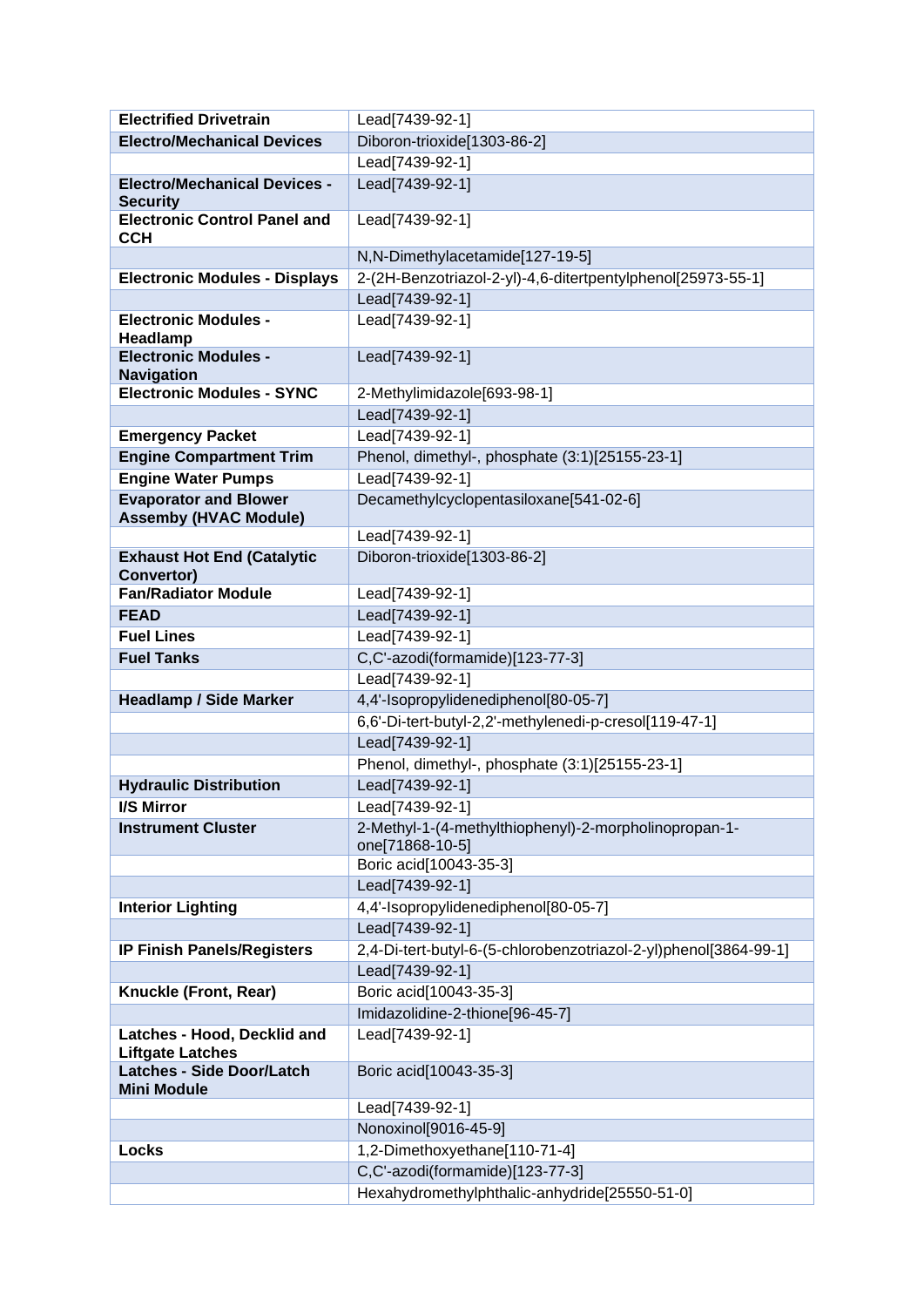|                                                                       | Lead[7439-92-1]                                                                 |
|-----------------------------------------------------------------------|---------------------------------------------------------------------------------|
| <b>Luggage and Interior Cargo</b>                                     | Lead[7439-92-1]                                                                 |
| <b>Management/Covers</b>                                              |                                                                                 |
| <b>Main Floor Carpet</b>                                              | C,C'-azodi(formamide)[123-77-3]                                                 |
| <b>Mirrors</b>                                                        | C,C'-azodi(formamide)[123-77-3]                                                 |
|                                                                       | Lead[7439-92-1]                                                                 |
| <b>NVH Insulators - Interior</b>                                      | Dicyclohexyl-phthalate[84-61-7]                                                 |
| <b>Overhead Console</b>                                               | Lead[7439-92-1]                                                                 |
| <b>Park Assist</b>                                                    | Lead[7439-92-1]                                                                 |
| <b>PATS Transceiver</b>                                               | Lead[7439-92-1]                                                                 |
| <b>Pedal Box</b>                                                      | 2-Benzyl-2-dimethylamino-4-morpholinobutyrophenone[119313-<br>$12 - 1$          |
| <b>Pedestrian Alert System</b><br>(PAS)                               | Lead[7439-92-1]                                                                 |
| <b>PEM</b>                                                            | Lead[7439-92-1]                                                                 |
| <b>Powertrain Control Module</b><br>(PCM/EEC/ ECM)                    | 4,4'-Isopropylidenediphenol[80-05-7]                                            |
|                                                                       | Lead[7439-92-1]                                                                 |
| <b>PT Mounts</b>                                                      | Lead[7439-92-1]                                                                 |
| <b>PT Sensors</b>                                                     | Lead[7439-92-1]                                                                 |
| <b>Rain and Daylight Sensor</b>                                       | 1,3,5-Tris(oxiranylmethyl)-1,3,5-triazine-2,4,6(1H,3H,5H)-<br>trione[2451-62-9] |
|                                                                       | Lead[7439-92-1]                                                                 |
| <b>Restraint Electronics</b>                                          | Lead[7439-92-1]                                                                 |
| <b>Running Boards</b>                                                 | Lead[7439-92-1]                                                                 |
| <b>Seat Belts (Front and Rear)</b>                                    | Lead[7439-92-1]                                                                 |
| Seats - Foam - Cut and Sew                                            | C,C'-azodi(formamide)[123-77-3]                                                 |
|                                                                       | Decamethylcyclopentasiloxane[541-02-6]                                          |
|                                                                       | Lead[7439-92-1]                                                                 |
|                                                                       | Methyloxirane[75-56-9]                                                          |
| Seats - JIT                                                           | C,C'-azodi(formamide)[123-77-3]                                                 |
|                                                                       | Decamethylcyclopentasiloxane[541-02-6]                                          |
|                                                                       | Lead[7439-92-1]                                                                 |
| <b>Seats - Structures</b>                                             | C,C'-azodi(formamide)[123-77-3]                                                 |
|                                                                       | Lead[7439-92-1]                                                                 |
| <b>Shifter Cables/Brackets -</b><br>Auto                              | C,C'-azodi(formamide)[123-77-3]                                                 |
|                                                                       | Lead[7439-92-1]                                                                 |
| <b>Shifter Cables/Brackets -</b><br><b>Manual</b>                     | Lead[7439-92-1]                                                                 |
| <b>Side and Rear Vision (BLIS)</b>                                    | Lead[7439-92-1]                                                                 |
| <b>Sliding Door Mechanism</b>                                         | Lead[7439-92-1]                                                                 |
| <b>Smart Data Link Module</b>                                         | Lead[7439-92-1]                                                                 |
| <b>Smart Junction Box &amp; Body</b><br><b>Control Module (SPDJB)</b> | Lead[7439-92-1]                                                                 |
| <b>Spare Wheel Winch</b>                                              | Lead[7439-92-1]                                                                 |
| Stabilizer Bar (Front, Rear --<br>Solid/Tubular)                      | 2-Methylimidazole[693-98-1]                                                     |
|                                                                       | 6,6'-Di-tert-butyl-2,2'-methylenedi-p-cresol[119-47-1]                          |
| <b>Steering Column</b>                                                | Lead[7439-92-1]                                                                 |
| <b>Steering Gear and Linkage</b>                                      | Lead[7439-92-1]                                                                 |
| <b>Steering Wheel, Drive Air Bag</b>                                  | 2-Methyl-1-(4-methylthiophenyl)-2-morpholinopropan-1-<br>one[71868-10-5]        |
|                                                                       | Alkanes, C14-17, chloro[85535-85-9]                                             |